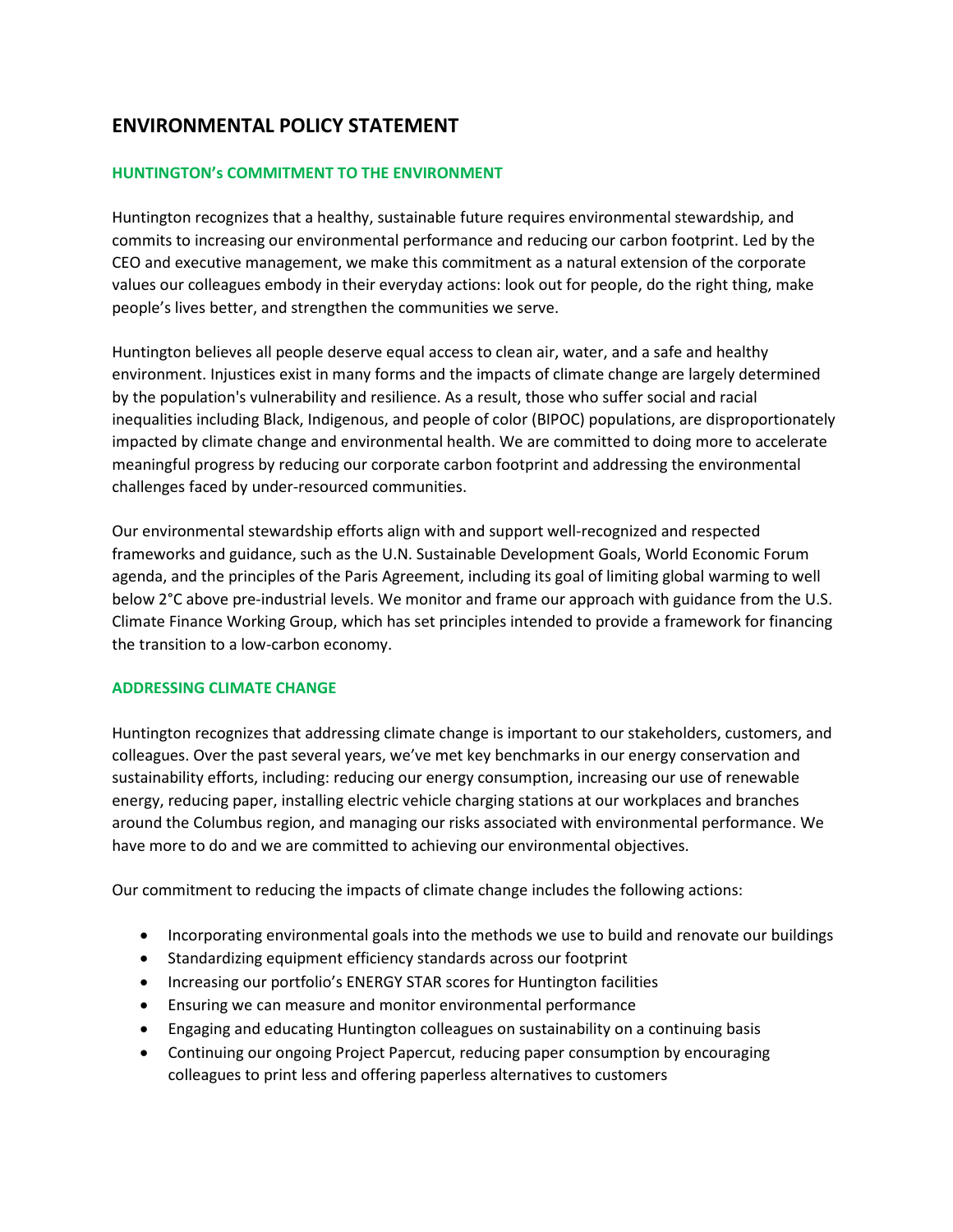- Continuing to implement and promote electric vehicles, electric vehicle charging stations and colleague ride-share efforts.
- Implementing recycling programs throughout Huntington Corporate facilities.

# **ADDRESSING CLIMATE RISK**

Huntington acknowledges the focused effort required to address climate risk, and commits to the following actions:

- Huntington's Board of Directors will monitor stakeholder demands related to climate change and will provide oversight of our strategy around ESG program strategy and alignment.
- Huntington's CEO and Executive Leadership Team will provide strategic direction for our environmental footprint reduction programs and will drive accountability throughout the organization.
- Huntington's Environmental Strategy & Sustainability Department will develop environmental strategies on direct and indirect greenhouse gas emission efforts.
- Huntington's Energy Management Department will ensure successful implementation of energy reduction efforts, utilizing industry best practices, and identifying areas of additional opportunity for Huntington.
- Huntington's Renewable Financing program will consider the importance of energy financing and the value of renewable technology and energy efficiency projects.

## **APPROACH TO SUSTAINABLE PROCUREMENT**

As part of Huntington's commitment to reducing emissions throughout our footprint, Huntington's Procurement team regularly evaluates potential service providers for their ESG commitments and ability to positively impact our operations. All vendors must acknowledge, and are required to abide by, our Service Provider Code of Conduct. We encourage our service providers to also help to protect their people and the planet in their work and at their facilities.

With respect to our facilities, we continue to increase our use of environmentally sustainable products to ensure we provide safe and healthy spaces for our colleagues and customers. We have integrated greener product selections into our design standards, and we have set energy and water efficiency requirements for building products. Our design standards exceed Seasonal Energy Efficiency Ratio (SEER) ratings.

Other sustainable initiatives led by our Real Estate Management team include:

- Where appropriate, we evaluate reuse of existing structures and infrastructure for reuse as retail branches compared with demolition and rebuilding.
- Exterior materials, such as masonry and glass, for retail branches are durable and nontoxic, the majority of which are sourced regionally.
- We use DIRTT, a leading technology-driven manufacturer of highly customized sustainable interiors, for portions of interior buildouts, which reduces construction waste and allows for efficient reuse in the future.
- We continue to use LED lighting with our specified controls.